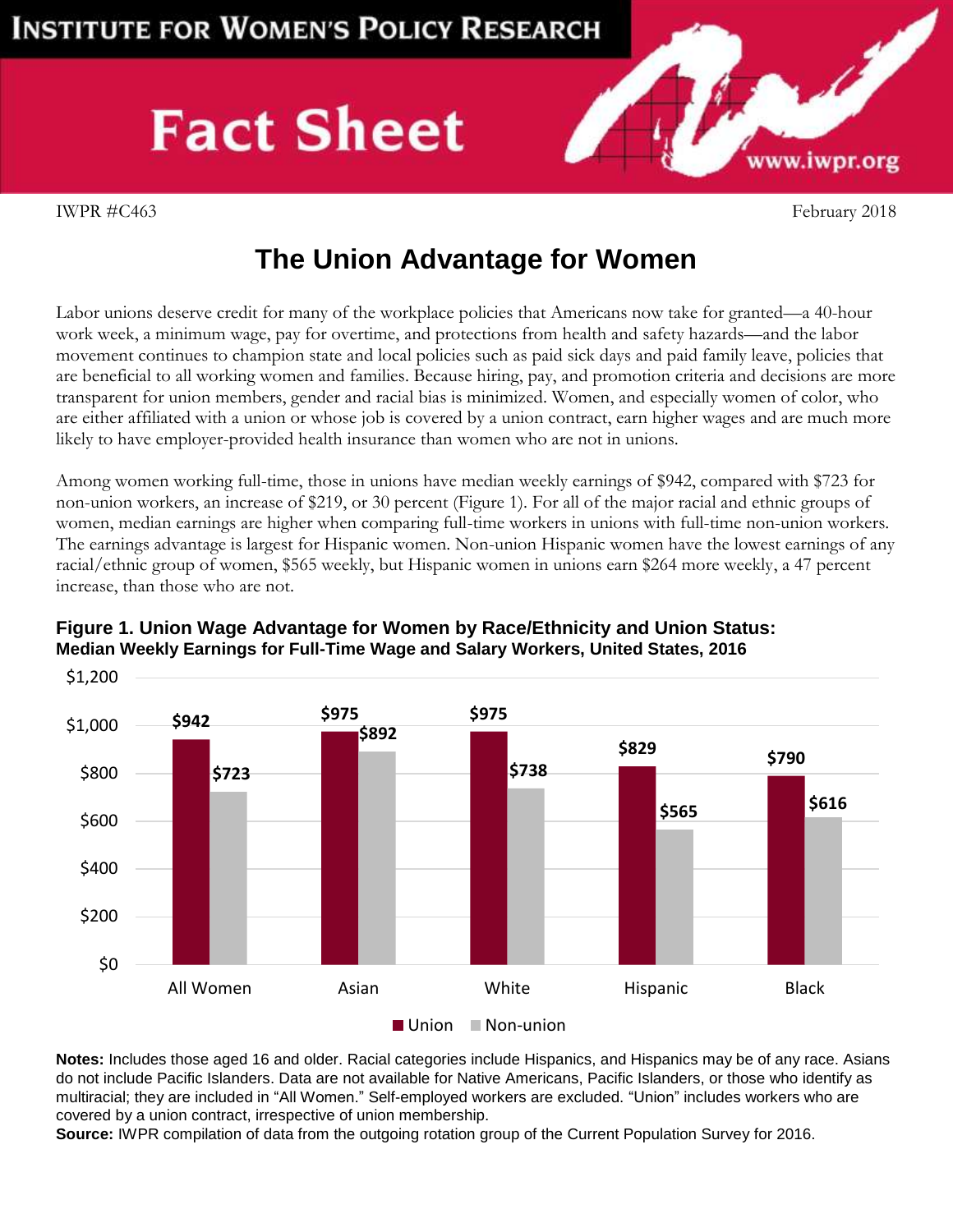Women covered by a union contract are more likely to have health insurance provided by their employer or union. About 51 percent of women who are not in unions have employer-provided health insurance coverage, compared with about 77 percent of women in unions (Figure 2). White women in unions are the racial/ethnic group with the highest rate of coverage, 78 percent, followed by Black and Asian/Pacific Islander women (76 and 73 percent, respectively). The gains in health insurance are largest for Hispanic women in unions; those who are not in unions have a coverage rate of 41 percent, compared with 70 percent for those in unions.





**Notes**: Includes all workers aged 15 and older. Racial categories are non-Hispanics; Hispanics may be of any race. Calculated using three years of data (2012-2014, for calendar years 2011-2013). Native Americans are included in "other race or multiracial;" sample sizes are insufficient to report estimates for Native Americans separately. **Source:** IWPR analysis of data from the Current Population Survey Annual Social and Economic Supplement.

Evidence indicates that health insurance coverage significantly reduces mortality and improves access to health care, use of primary and preventive care, treatment for chronic illness, self-reported health, and use of medication and surgery.<sup>1</sup> Those with insurance may have improved outcomes due to earlier detection of disease, improved management of chronic health issues, increased adherence to medication plans, and improved mental well-being, perhaps from knowing that a health issue does not pose as great a financial risk of large and unexpected medical costs.

Labor unions have pioneered many employment best practices. In the early 1900s, unions were among the first to provide group health insurance plans to their members, and union activism can be credited with the spread of employer-provided health insurance across the United States during and after World War II.<sup>2</sup> During World War II, employers begain to use contribution to employee health benefits—which did not count as wages—as a way to get around wage controls and help stop turnover.<sup>3</sup> In the wake of the war, employer provided health insurance and the funding of employment benefits became a central factor in the conflict with employers and led to a wave of postwar strikes, causing a major shift away from union-sponsored health centers and to employer-sponsored programs.<sup>4</sup> All of this helped cement employer-provided health insurance and other benefits as part of employer compensation packages, and increased health and well-being for workers. This work continues today as labor unions champion policies that are good for women and working families.